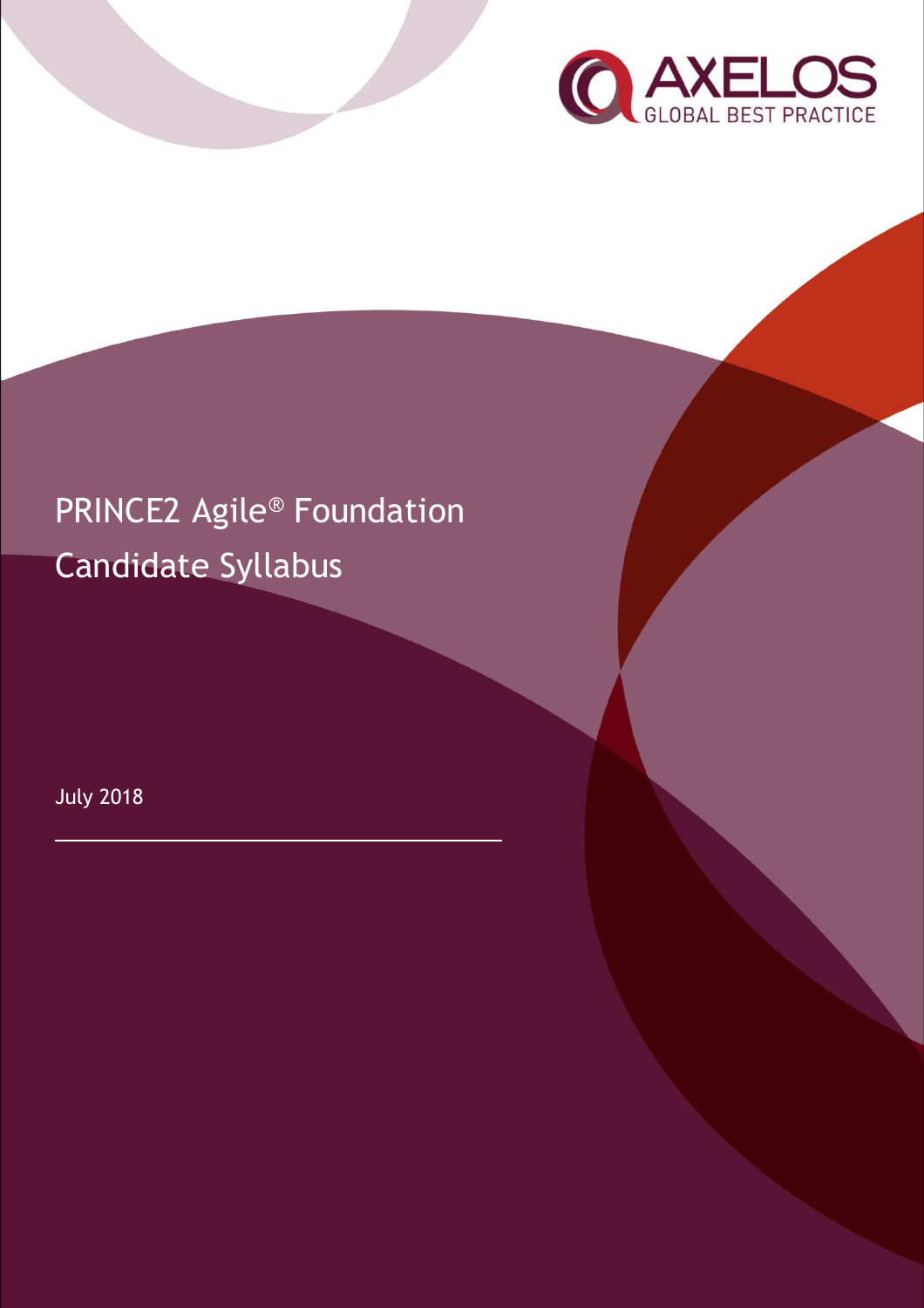# **Table of Contents**

|    | 1. Introduction                                     |                                           |         |
|----|-----------------------------------------------------|-------------------------------------------|---------|
| 2. | <b>PRINCE2 Agile® Foundation Examination Design</b> |                                           | $3 - 5$ |
|    |                                                     | 2.1 Examination Administration            |         |
|    |                                                     | 2.2 Question Types                        | 4       |
|    |                                                     | 2.3 Scoring                               | 5       |
| 3. |                                                     | <b>PRINCE2 Agile® Foundation Syllabus</b> | $5 - 7$ |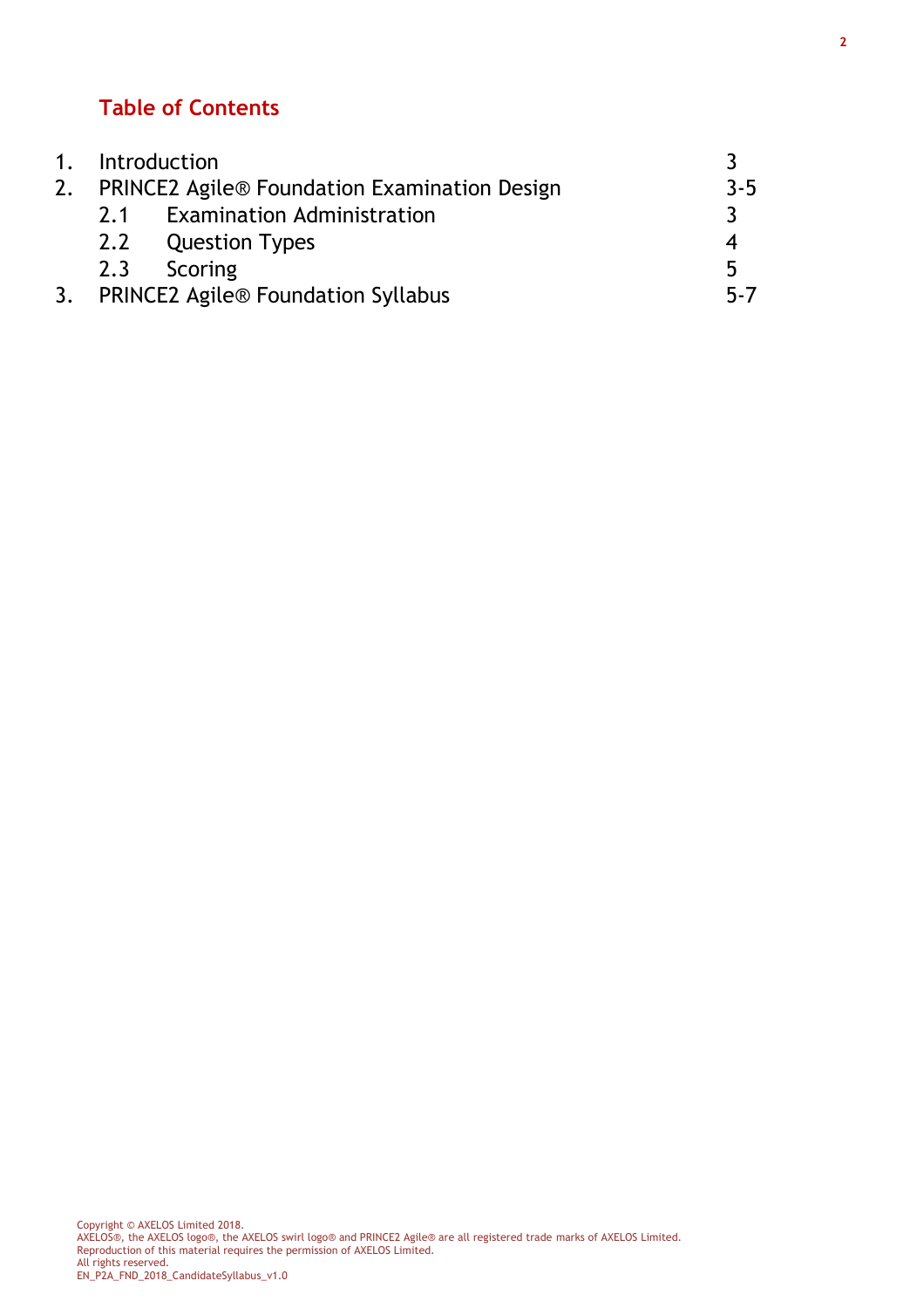#### **1. Introduction**

The purpose of this document is to outline the learning outcomes and assesment criteria of the PRINCE2 Agile® Foundation qualification and the assessment criteria that a candidate is expected to meet for each learning outcome (with reference to the *PRINCE2 Agile Guidance* publication, 2015 edition, 3rd impression)

The target audience for this document is:

● Candidates and members of the public

The purpose of the PRINCE2 Agile® Foundation Examination is:

**t** to assess whether the candidate can demonstrate sufficient recall and understanding of the PRINCE2 Agile® project management method, as described in the syllabus below, to be awarded the PRINCE2 Agile® Foundation qualification. (The PRINCE2 Agile® Foundation qualification is a prerequisite for the PRINCE2 Agile® Practitioner Examination, which assesses the ability to apply understanding of the PRINCE2 Agile® project management method in context.)

The target audience for this qualification is:

- Agile professionals, project managers and aspiring project managers who want to be able to combine PRINCE2® and Agile in the most effective way when using PRINCE2®, Agile behaviours, concepts, frameworks and techniques.
- Other key delivery team staff, including: product owners, Scrum Masters and developers.
- Business professionals with an interest in iterative and incremental project delivery through collaborative working.

No prerequisites are needed to take this examination.

#### **2. PRINCE2 Agile Foundation Examination Design**

#### **2.1 Examination Administration**

Duration: 1 hour

NOTE: Candidates taking the exam in a language that is not their native or working language may be awarded 25% extra time, i.e. 75 minutes in total.

Materials permitted: This is a 'closed book' examination. No materials other than the examination materials are permitted.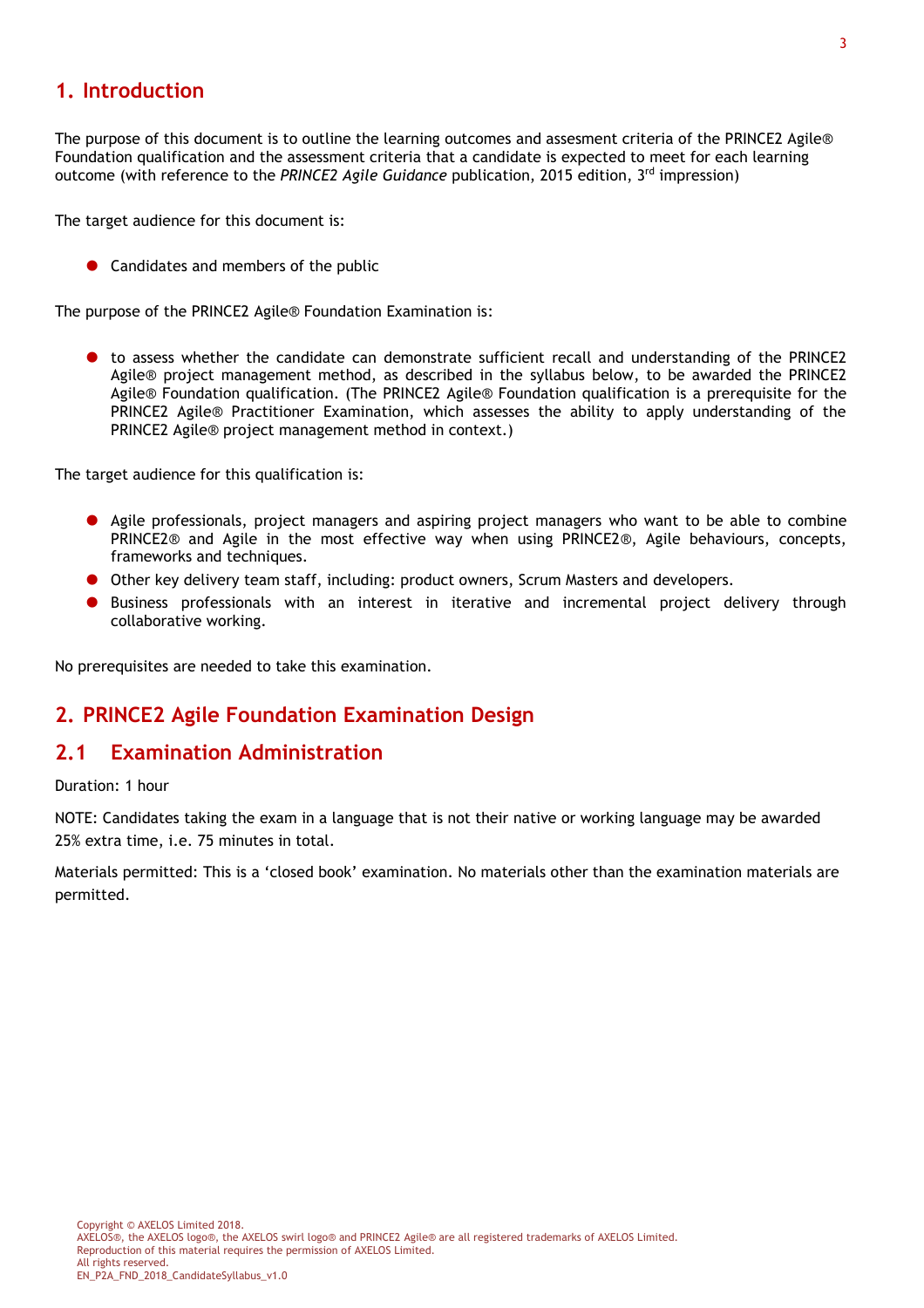### **2.2 Question Types**

All questions are Objective Test Questions (OTQs), which present four options from which one option is selected. Distractors (wrong answers) are options that candidates with incomplete knowledge or skill would be likely to choose. These are generally plausible responses relating to the assessment criteria being examined. Question styles used within this type are: 'standard', 'list' (2 correct items), and, as an exception, 'negative' standard OTQ.

➢ Example 'standard' OTQ: What is the purpose of the quality theme?

- a) To do Q
- b) To do P
- c) To do R
- d) To do S

➢ Example 'list' OTQ: Which statements about product-based planning are CORRECT?

- 1. It does Q
- 2. It does P
- 3. It does R
- 4. It does S
- a) 1 and 2
- b) 2 and 3
- c)  $3$  and 4
- d) 1 and 4

NOTE: Two of the list items are correct. List style questions are never negative (see below)

➢ Example 'negative' standard OTQ:

Which role should NOT be shared with the role of project manager?

- a) Role Q
- b) Role P
- c) Role R
- d) Role S

NOTE: Negative questions are only used, as an exception, where part of the learning outcome is to know that something is not done or should not occur.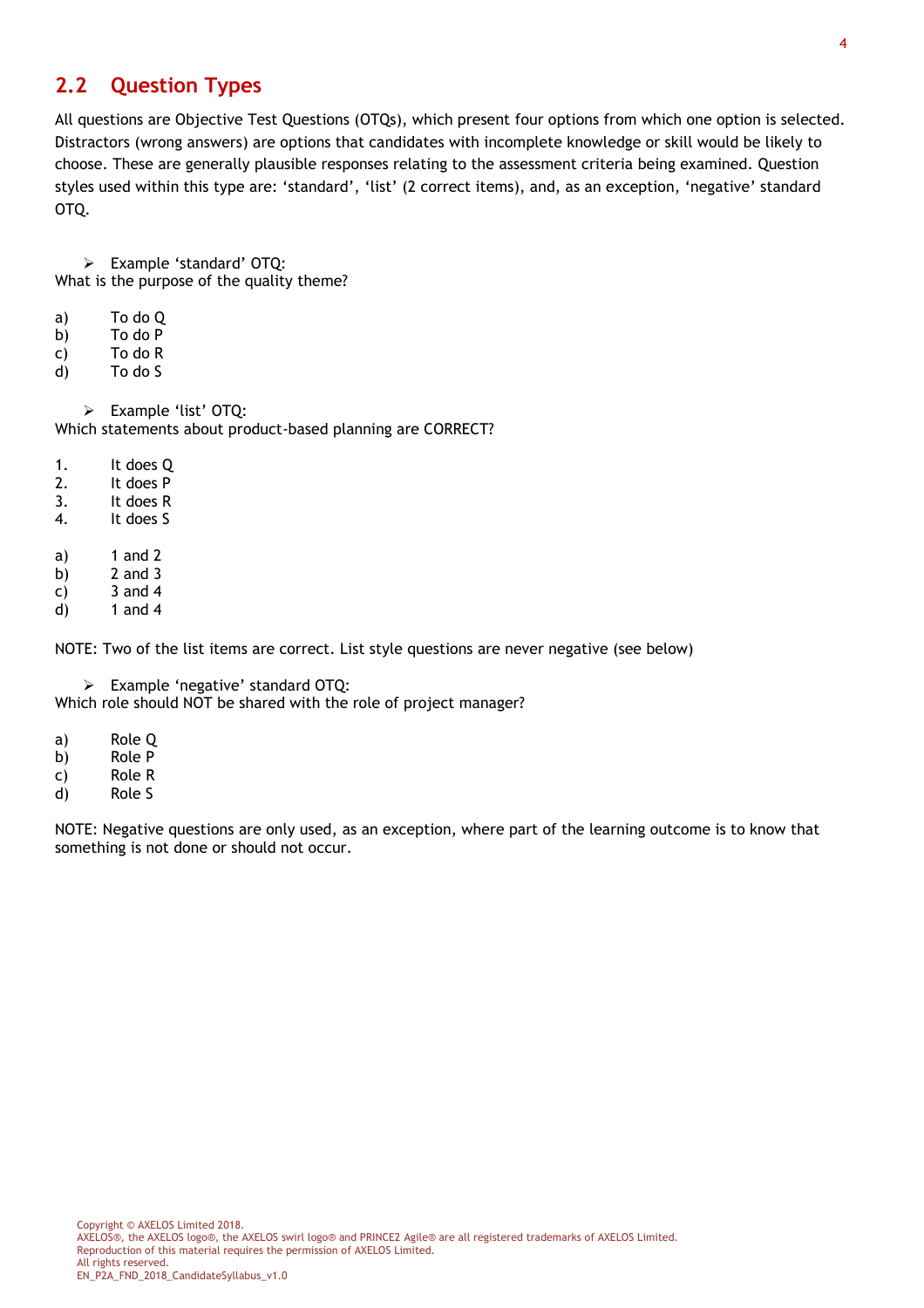## **2.3 Scoring**

Number of questions: 50

Marks: Each question is worth 1 mark. There are 50 marks available. (There are no 'trial' questions.)

There is no negative marking.

Pass mark: 55% or higher – a raw score of 28 marks or above

#### **3. PRINCE2 Agile® Foundation Syllabus**

The tables below give a summary of the concepts that are tested in the exam, and the main parts of the manual in which these are described. The book references refer to the section stated, but not the subsections within that section, unless stated.

| <b>Learning</b><br><b>Outcome</b>                                       | <b>Assessment Criteria</b>                                                                                                                                                                                                                                                                            | <b>Book</b><br><b>References</b>                   | <b>Bloom's</b><br><b>Level</b> | No. of<br>questions<br>per exam<br>paper |
|-------------------------------------------------------------------------|-------------------------------------------------------------------------------------------------------------------------------------------------------------------------------------------------------------------------------------------------------------------------------------------------------|----------------------------------------------------|--------------------------------|------------------------------------------|
| 1. Understand<br>key concepts<br>relating to<br>projects and<br>PRINCE2 | 1.1 Recall the PRINCE2 principles:<br>Continued business justifcation<br>$\bullet$<br>Learn from experience<br>$\bullet$<br>Defined roles and responsibilities<br>Manage by stages<br>٠<br>Manage by exception<br>Focus on products<br>Tailor to suit the project environment<br>$\bullet$            | 5.2, tab 7.1                                       | BL <sub>1</sub>                | $\mathbf{1}$                             |
|                                                                         | 1.2 Explain the purpose of the PRINCE2 themes:<br><b>Business case</b><br>$\bullet$<br>Organization<br>Quality<br>Plans<br><b>Risk</b><br>Change<br>Progress                                                                                                                                          | 9-15.1, tab 5.1                                    | BL <sub>2</sub>                | $\mathbf{1}$                             |
|                                                                         | 1.3 Explain the purpose of the PRINCE2 processes.<br>Starting up a project<br>$\bullet$<br>Initiating a project<br>$\bullet$<br>Directing a project<br>$\bullet$<br>Controlling a stage<br>$\bullet$<br>Managing product delivery<br>$\bullet$<br>Managing a stage boundary<br>٠<br>Closing a project | 17.1.1, 17.1.2,<br>$18-22.1, 4.1.1,$<br>4.1.2, 4.2 | BL <sub>2</sub>                | $\mathbf{1}$                             |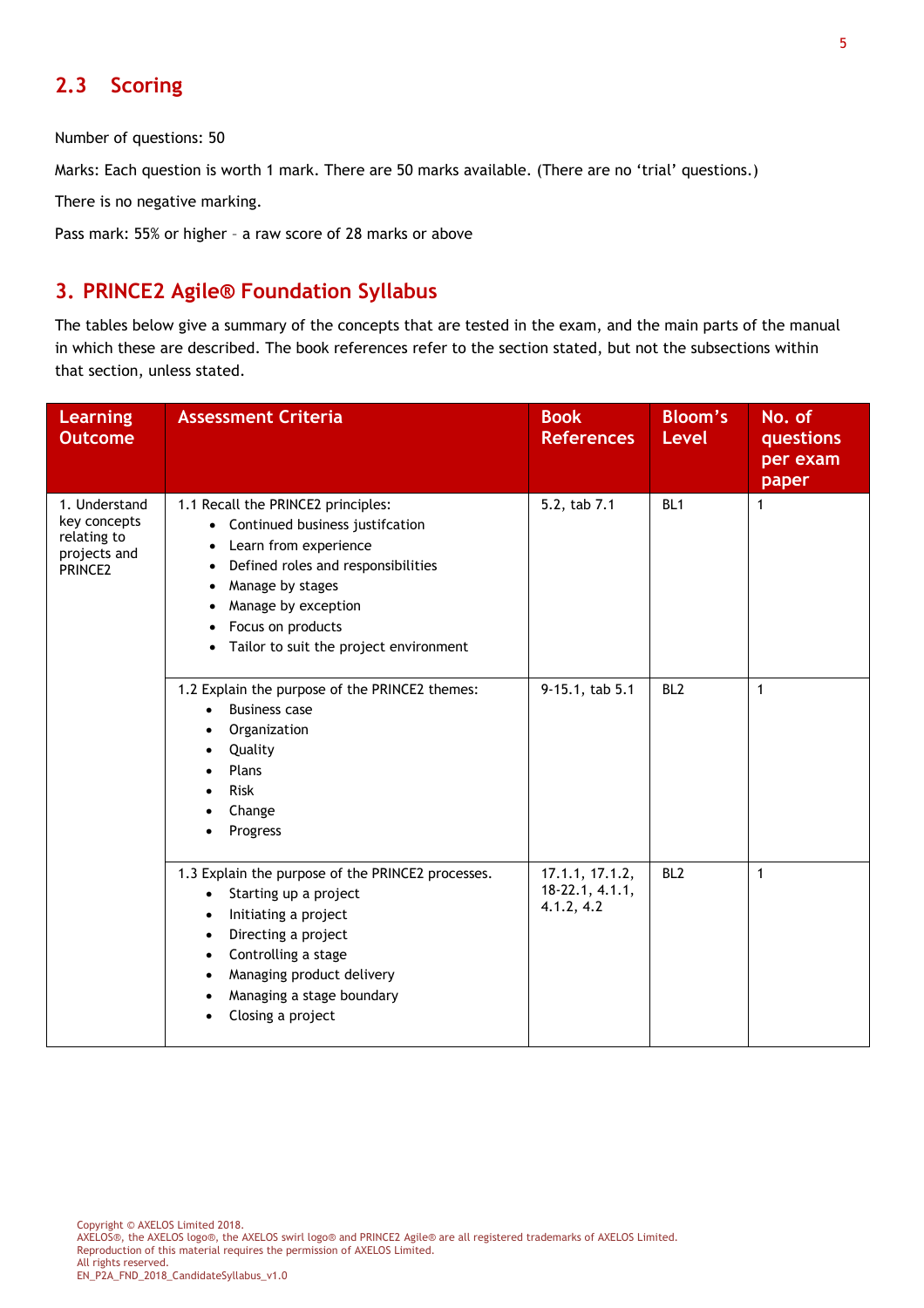|                                                                                                                                                               |                                                                                                                                                                                                                                                                                                                  |                                                                              |                                | 6                                        |
|---------------------------------------------------------------------------------------------------------------------------------------------------------------|------------------------------------------------------------------------------------------------------------------------------------------------------------------------------------------------------------------------------------------------------------------------------------------------------------------|------------------------------------------------------------------------------|--------------------------------|------------------------------------------|
| <b>Learning</b><br><b>Outcome</b>                                                                                                                             | <b>Assessment Criteria</b>                                                                                                                                                                                                                                                                                       | <b>Book</b><br><b>References</b>                                             | <b>Bloom's</b><br><b>Level</b> | No. of<br>questions<br>per exam<br>paper |
|                                                                                                                                                               | 1.4 Explain the purpose of the following PRINCE2<br>management products.<br>Business case (A.2.1)<br>$\bullet$<br>Checkpoint report (A.3.1)<br>Highlight report (A.11.1)<br>Project brief (A.19.1)<br>Project initiation documentation (A.20.1)<br>Project product description (A.21.1)<br>Work package (A.26.1) | A.2.1, A.3.1,<br>A.11.1,<br>A.19.1,<br>A.20.1,<br>A.21.1, A.26.1             | BL <sub>2</sub>                | 1                                        |
|                                                                                                                                                               | 1.5 Explain the responsibilities of the following<br>PRINCE2 roles.<br>Project board<br>Executive<br>Senior user<br>Senior supplier<br>Project manager<br>Team manager                                                                                                                                           | Tab B.1                                                                      | BL <sub>2</sub>                | $\mathbf{1}$                             |
| 2. Understand<br>key concepts<br>relating to<br>projects and                                                                                                  | 2.1 Explain how PRINCE2 Agile is used in a project<br>context and explain the difference between projects<br>and business as usual (BAU).                                                                                                                                                                        | Ch <sub>1</sub>                                                              | BL <sub>2</sub>                | $\mathbf{1}$                             |
| PRINCE2 Agile                                                                                                                                                 | 2.2 Recall which agile ways of working are suitable<br>for use with PRINCE2 Agile.<br>Kanban<br>Lean startup<br>Scrum<br>٠                                                                                                                                                                                       | Tab 2.1                                                                      | BL <sub>1</sub>                | 1                                        |
|                                                                                                                                                               | 2.3 Describe the need to 'blend and weave' PRINCE2<br>with agile at all levels of a project (project<br>direction, project management and product delivery)<br>including the eight guidance points.                                                                                                              | 3, fig 3.1, 3.1,<br>3.5, 3.6, fig<br>3.2, tab 3.4,<br>4.1.3, 4.2.1,<br>4.3.1 | BL <sub>2</sub>                | 2                                        |
|                                                                                                                                                               | 2.4 Describe the roles, responsibilities and<br>competencies of the PRINCE2 Agile delivery team.<br>Customer subject matter expert<br>Customer representative<br>Supplier subject matter expert<br>Supplier representative                                                                                       | tab B.2                                                                      | BL <sub>2</sub>                | 1                                        |
| 3. Understand<br>how PRINCE2<br>principles,<br>themes,<br>processes and<br>management<br>products are<br>tailored<br>and/or<br>applied in an<br>agile context | 3.1 Explain how the PRINCE2 priniciples will be<br>applied in an agile context. (tab 7.1)<br>Continued business justifcation<br>Learn from experience<br>Defined roles and responsibilities<br>Manage by stages<br>٠<br>Manage by exception<br>Focus on products<br>Tailor to suit the project environment       | tab 7.1                                                                      | BL <sub>2</sub>                | $\overline{2}$                           |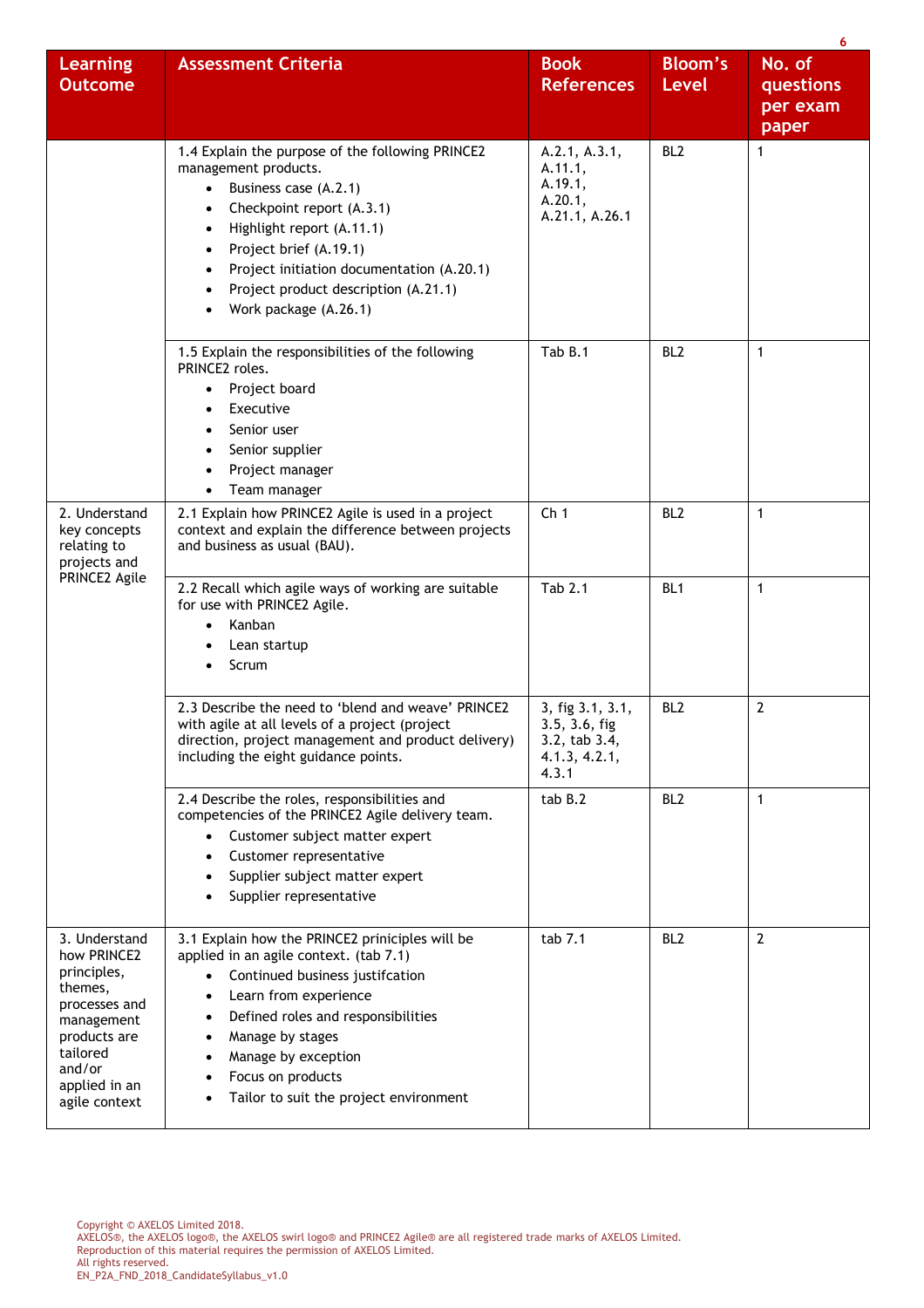|                                   |                                                                                                                                                                                                                                                                                                                          |                                        |                                | 7                                        |
|-----------------------------------|--------------------------------------------------------------------------------------------------------------------------------------------------------------------------------------------------------------------------------------------------------------------------------------------------------------------------|----------------------------------------|--------------------------------|------------------------------------------|
| <b>Learning</b><br><b>Outcome</b> | <b>Assessment Criteria</b>                                                                                                                                                                                                                                                                                               | <b>Book</b><br><b>References</b>       | <b>Bloom's</b><br><b>Level</b> | No. of<br>questions<br>per exam<br>paper |
|                                   | 3.2 Explain the PRINCE2 Agile behaviours.<br>Transparency<br>$\bullet$<br>Collaboration<br>Rich communication<br>Self-organization<br>Exploration<br>$\bullet$                                                                                                                                                           | $7.4.1 - 5$                            | BL <sub>2</sub>                | $\overline{2}$                           |
|                                   | 3.3 Explain the PRINCE2 Agile guidance for each<br>theme.<br><b>Business case</b><br>٠<br>Organization<br>Quality<br>Plans<br>Risk<br>Change<br>Progress                                                                                                                                                                 | 9-15.3, tab<br>8.1, tab 11.3           | BL <sub>2</sub>                | $\overline{7}$                           |
|                                   | 3.4 Explain the PRINCE2 Agile guidance for each<br>process.<br>Starting up a project<br>$\bullet$<br>Initiating a project<br>$\bullet$<br>Directing a project<br>٠<br>Controlling a stage<br>٠<br>Managing product delivery<br>Managing a stage boundary<br>٠<br>Closing a project<br>٠                                  | Ch16, 17-22.3,<br>22.5                 | BL <sub>2</sub>                | $\overline{4}$                           |
|                                   | 3.5 Explain the PRINCE2 Agile guidance for tailoring<br>the following PRINCE2 management products. ()<br><b>Business case</b><br>Checkpoint report<br>Highlight report<br>Project brief<br>Project initiation documentation<br>Project product description<br>Work package                                               | tab 23.1, tab<br>23.2, tab 23.3        | BL <sub>2</sub>                | 1                                        |
|                                   | 3.6 Explain what to fix and what to flex, including<br>setting tolerances and the five targets.<br>• Fix and flex tolerances<br>Be on time and hitting deadlines<br>$\bullet$<br>Protect the level of quality<br>$\bullet$<br>Embrace change<br>Keep teams stable<br>Accept that the customer doesn't need<br>everything | $6.1, 6.4.1-5,$<br>tab 6.1, tab<br>6.2 | BL <sub>2</sub>                | 6                                        |